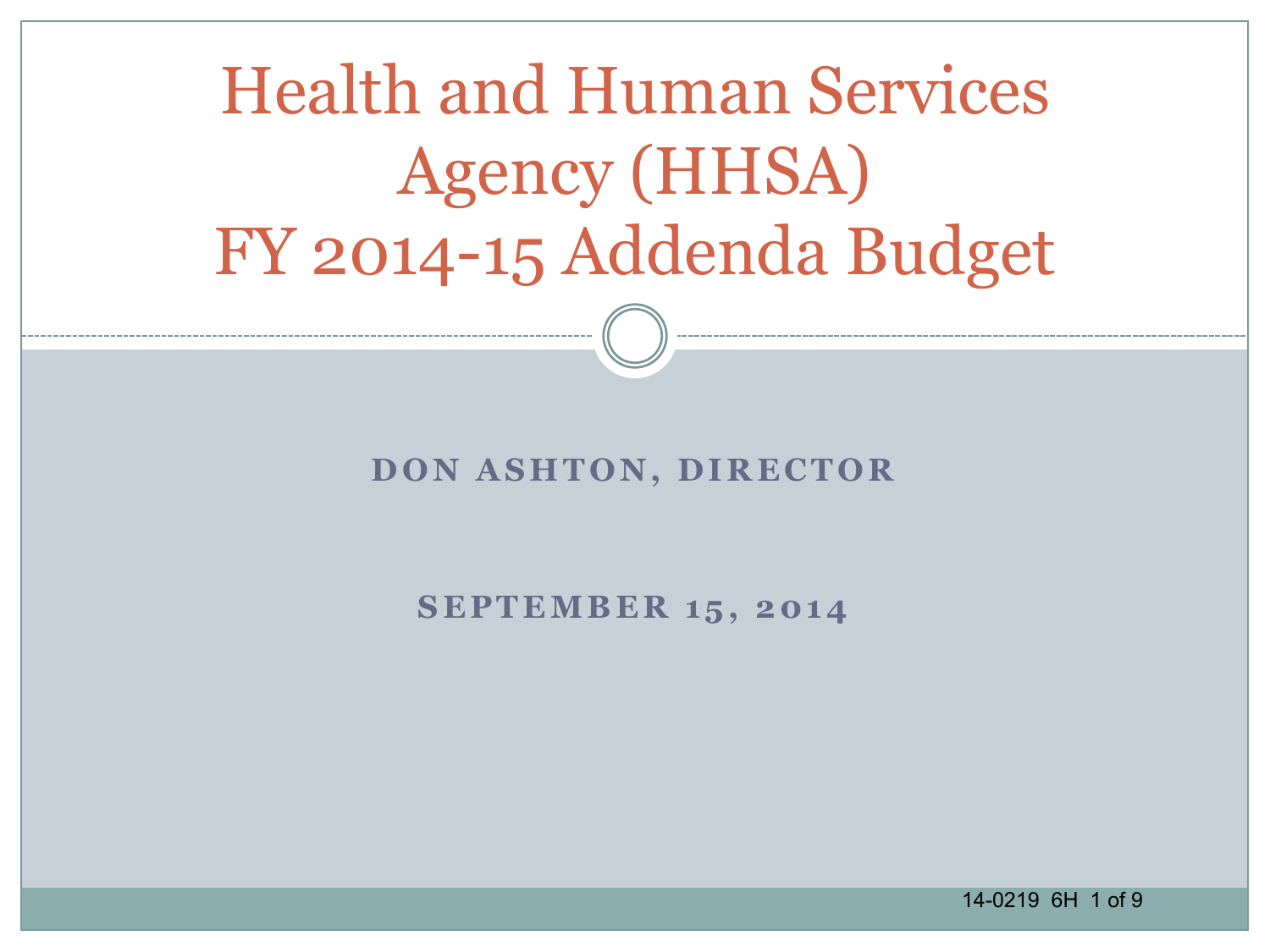# FY 2014-15 Addenda Budget

| <b>Health and Human Services Agency (HHSA)</b>   |                            | $FY$ 2014-15<br><b>Addenda Budget</b> |
|--------------------------------------------------|----------------------------|---------------------------------------|
| <b>Total Revenue</b>                             | \$                         | 151, 241, 575                         |
| <b>Total Expense</b>                             | $\boldsymbol{\$}$          | 154,007,646                           |
| <b>General Fund Contribution</b><br>(GFC)        | $\boldsymbol{\$}$          | 7,292,201                             |
| Net County Cost (NCC)                            | $\boldsymbol{\$}$          | 2,766,071                             |
| <b>Total General Fund Support</b><br>(GFC & NCC) | $\boldsymbol{\mathcal{S}}$ | 10,058,272                            |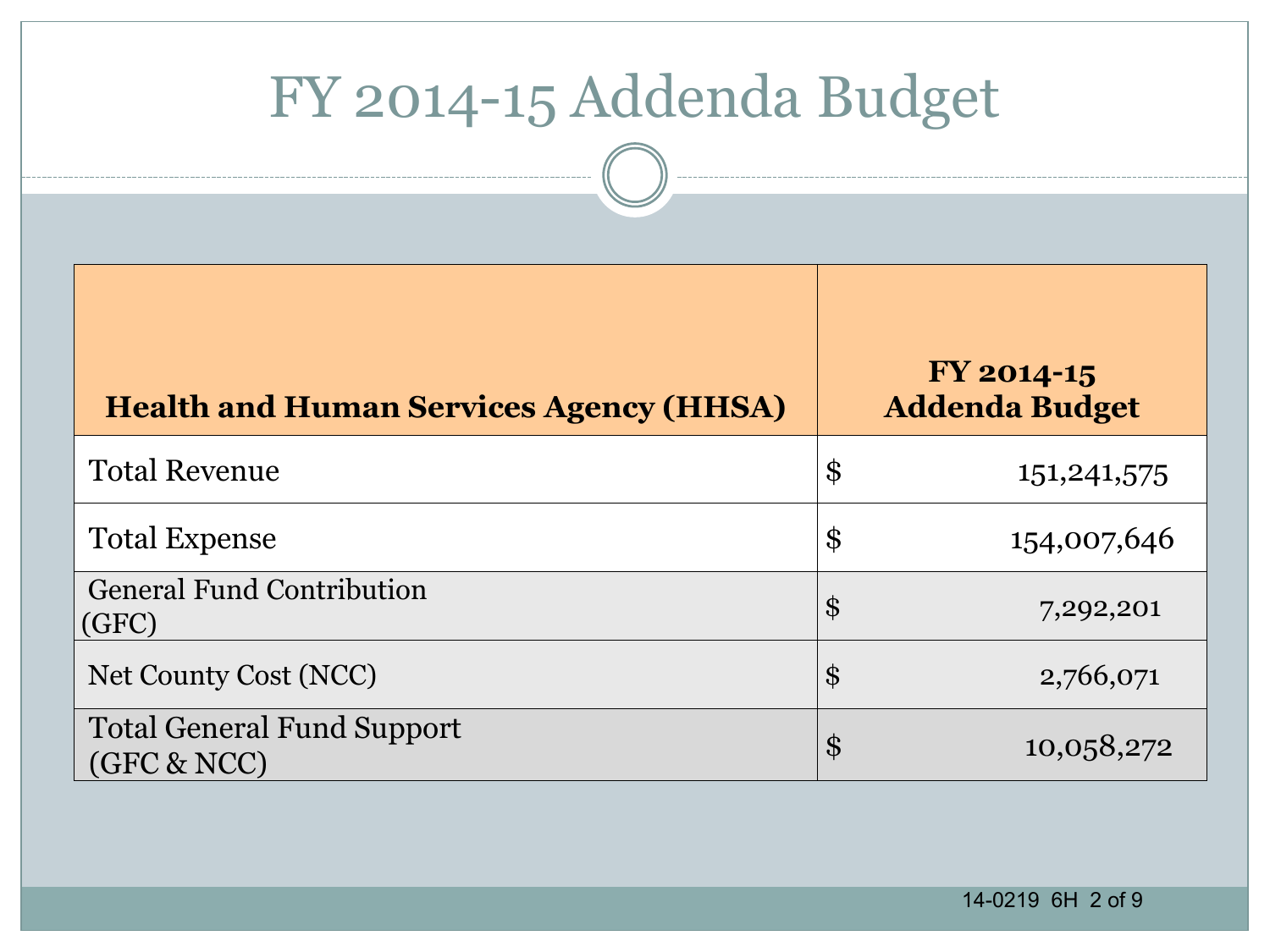| <b>HHSA General Fund Support</b>                                                                                                                                  |    |                                                |                   |                                               |                            |                                                                               |  |  |
|-------------------------------------------------------------------------------------------------------------------------------------------------------------------|----|------------------------------------------------|-------------------|-----------------------------------------------|----------------------------|-------------------------------------------------------------------------------|--|--|
| <b>HHSA General Fund</b><br><b>Support</b><br><b>(includes Net County Cost)</b><br>programs in FT 10 and<br><b>General Fund Contribution</b><br>in FT 11 $\&$ 12) |    | FY 2014-15<br><b>Proposed</b><br><b>Budget</b> |                   | FY 2014-15<br><b>Addenda</b><br><b>Budget</b> |                            | \$ Change<br>FY 2013-14<br><b>Addenda to</b><br>FY 2014-15<br><b>Proposed</b> |  |  |
| <b>Public Health</b>                                                                                                                                              | \$ | $5,960,543$ \$                                 |                   | 6,065,346                                     | $\boldsymbol{\mathsf{\$}}$ | 104,803                                                                       |  |  |
| <b>Mental Health</b>                                                                                                                                              | \$ | 16,510                                         | $\boldsymbol{\$}$ | 16,510                                        | \$                         |                                                                               |  |  |
| <b>HHSA</b> Administration                                                                                                                                        | \$ | $(995, 547)$ \$                                |                   | (310,096)                                     | \$                         | 685,451                                                                       |  |  |
| <b>Social Services</b>                                                                                                                                            | \$ | $188,800$ \$                                   |                   | 259,546                                       | \$                         | 70,746                                                                        |  |  |
| <b>Community Services</b>                                                                                                                                         | \$ | $4,087,731$ \$                                 |                   | 4,026,966                                     | $\boldsymbol{\$}$          | (60, 765)                                                                     |  |  |
| <b>Total</b>                                                                                                                                                      | \$ | $9,258,037$ \$                                 |                   | 10,058,272                                    | $\$\$                      | 800,235                                                                       |  |  |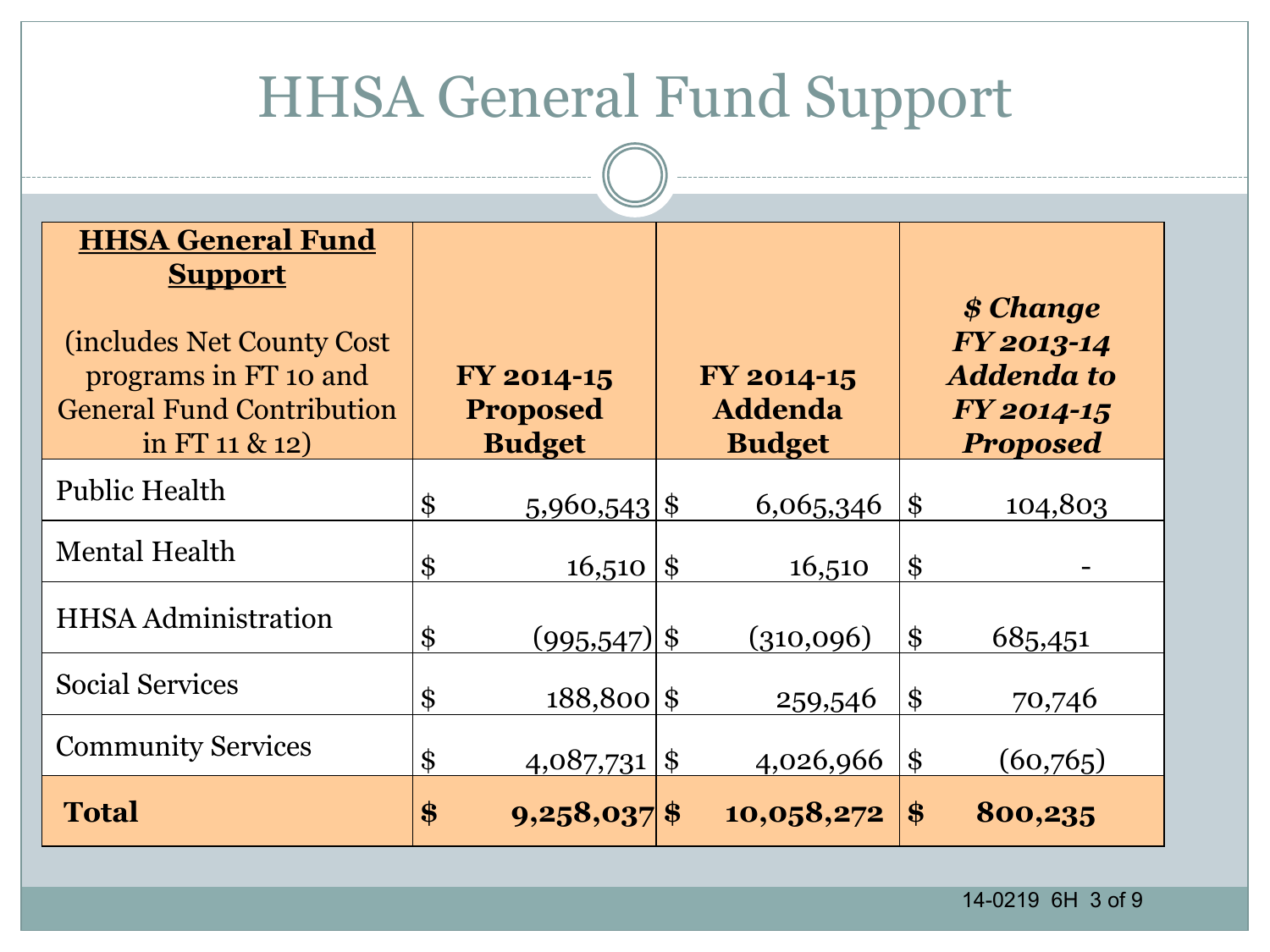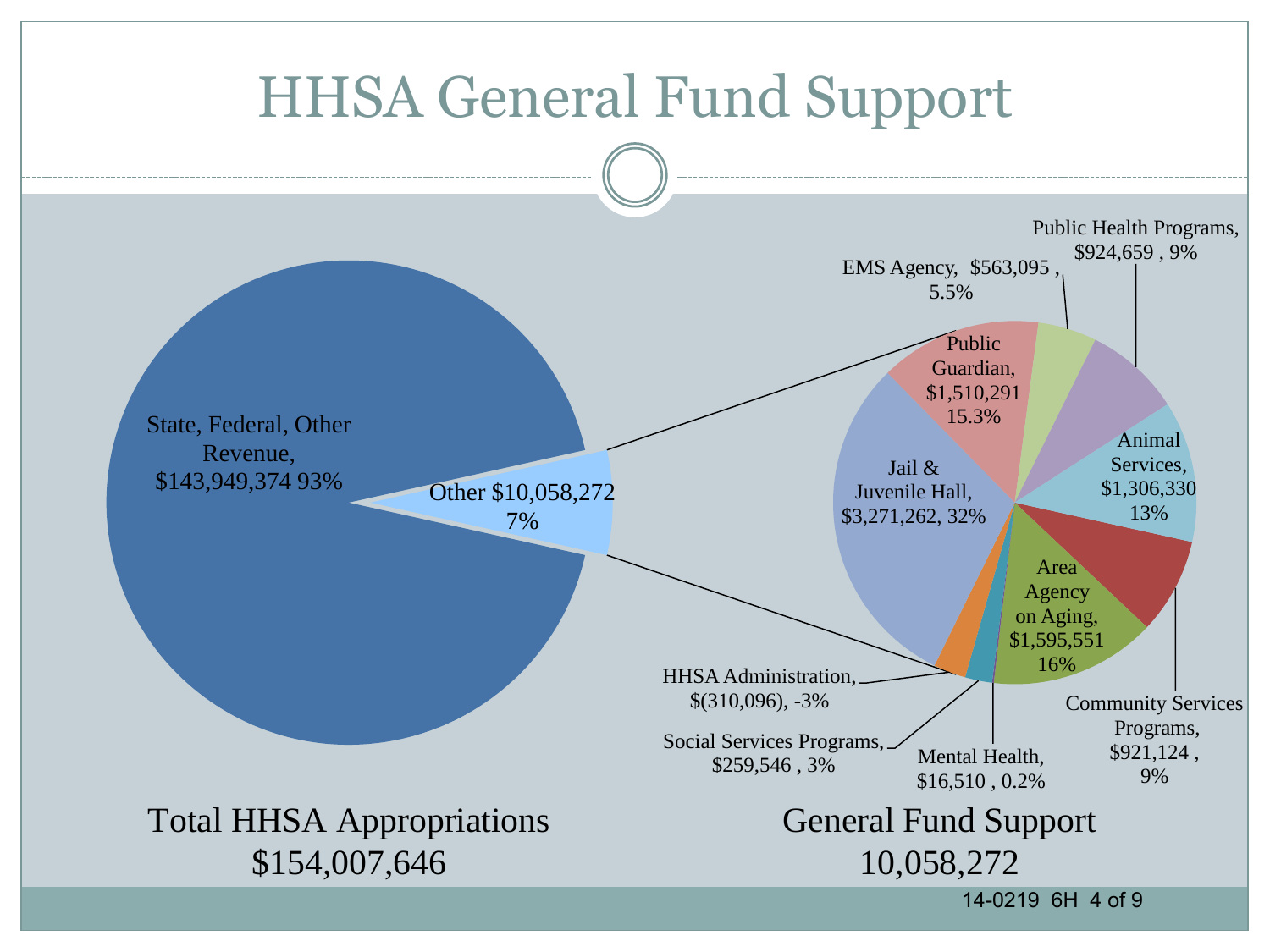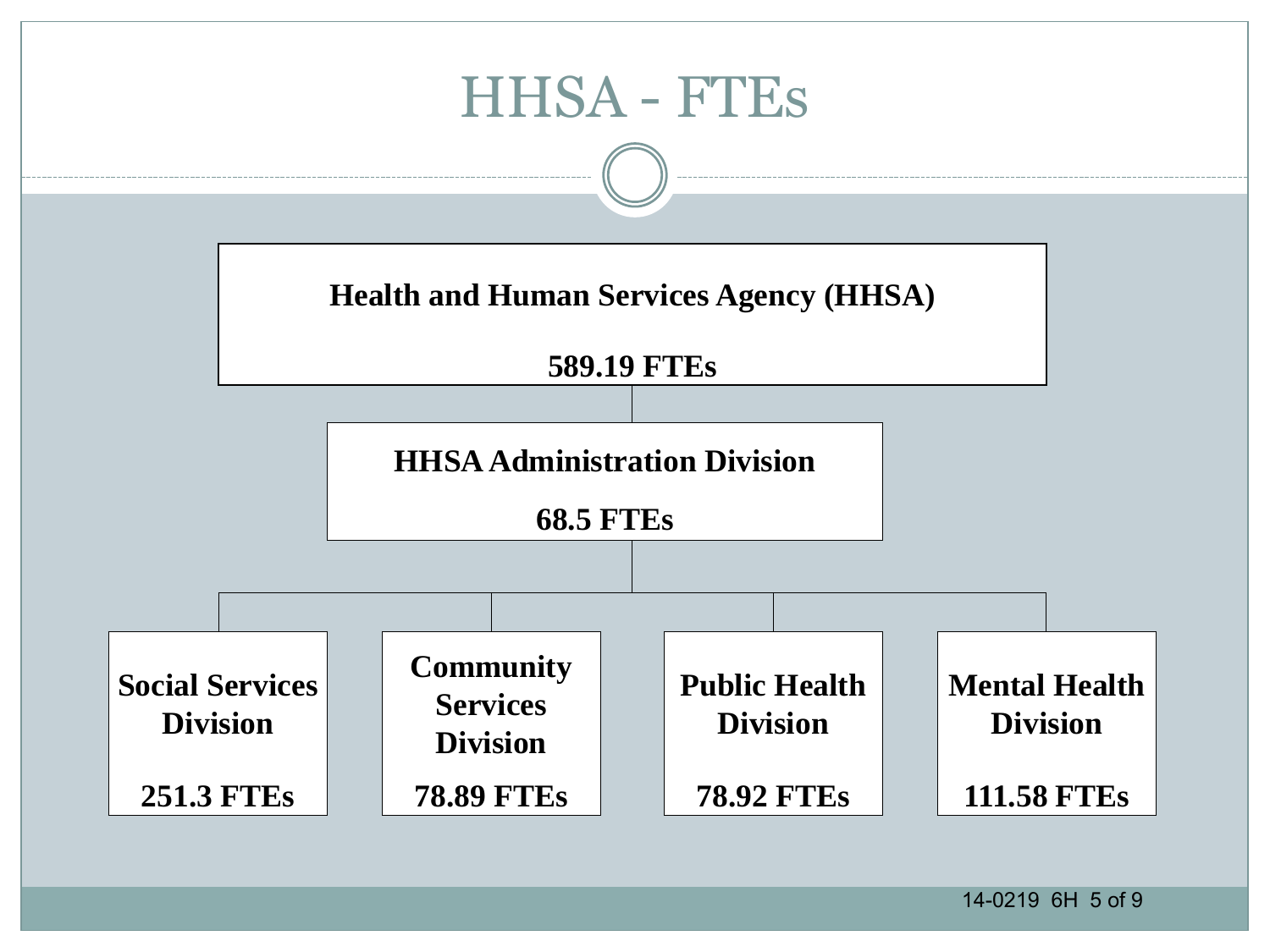## Top 5-10 Programs

- Provide Mental Health services including administration of the Mental Health Services Act programs, psychiatric emergency services and inpatient/outpatient clinic services
- Substance-abuse prevention programs
- Child Protective Services
- Adult Protective Services/Public Guardian/In-Home Support Services
- Social Services programs to include income maintenance, eligibility and assistance.
- Senior programs including senior day care, senior legal and senior nutrition, and Information & Assistance
- Administer the Public Housing Authority program and low-income housing energy assistance programs.
- Communicable disease prevention, community based nursing programs, and vital statistics.
- Disaster preparedness and County emergency medical services including ambulance response.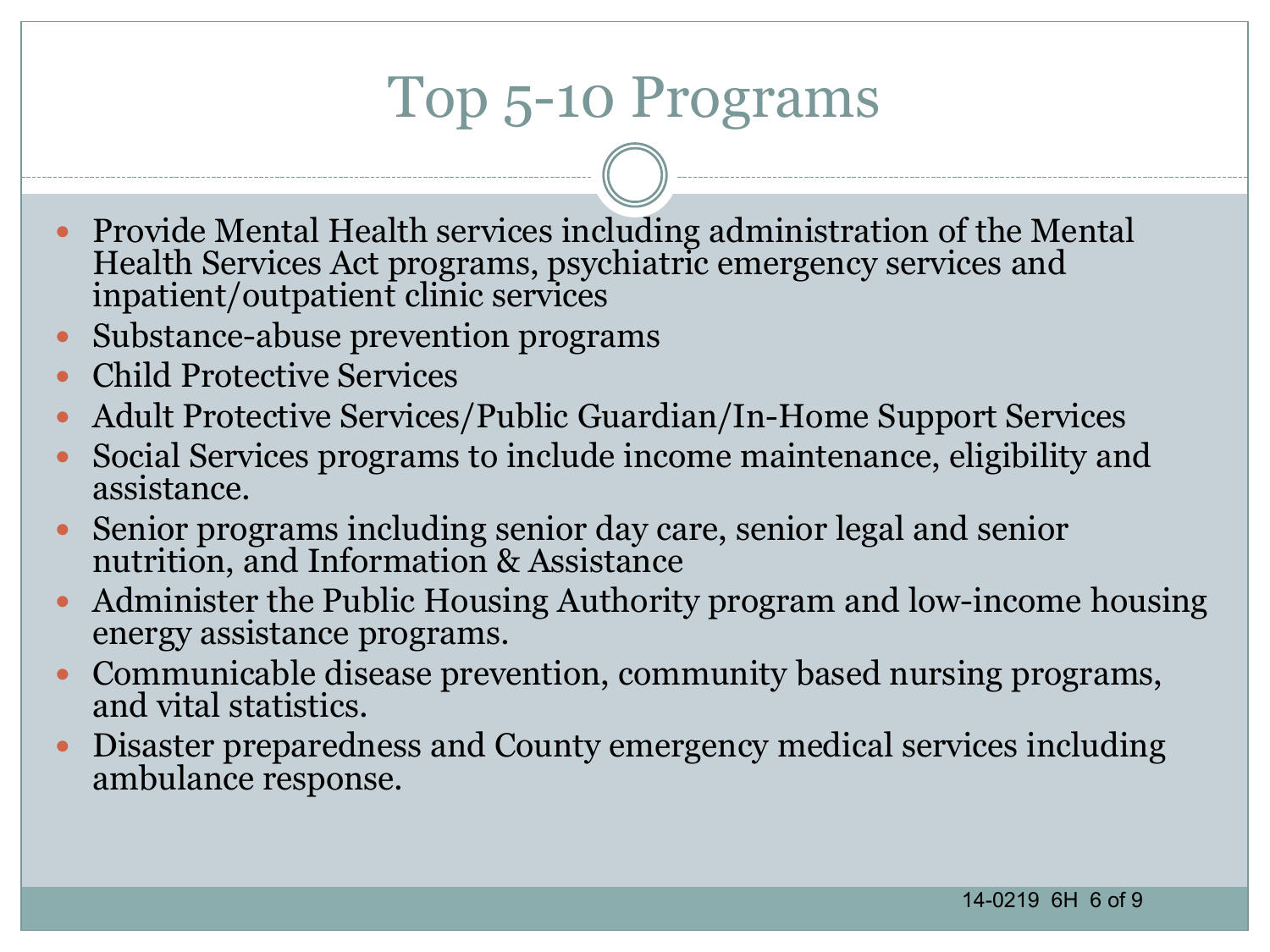### FY 2014-15 Goals

- Continued implementation of the Agency Strategic Plan
- Ongoing integration of services
- Continued improvement and integration of the health care delivery system, including emergency, primary care and mental health services.
	- Ground Emergency Medical Transport (GEMT)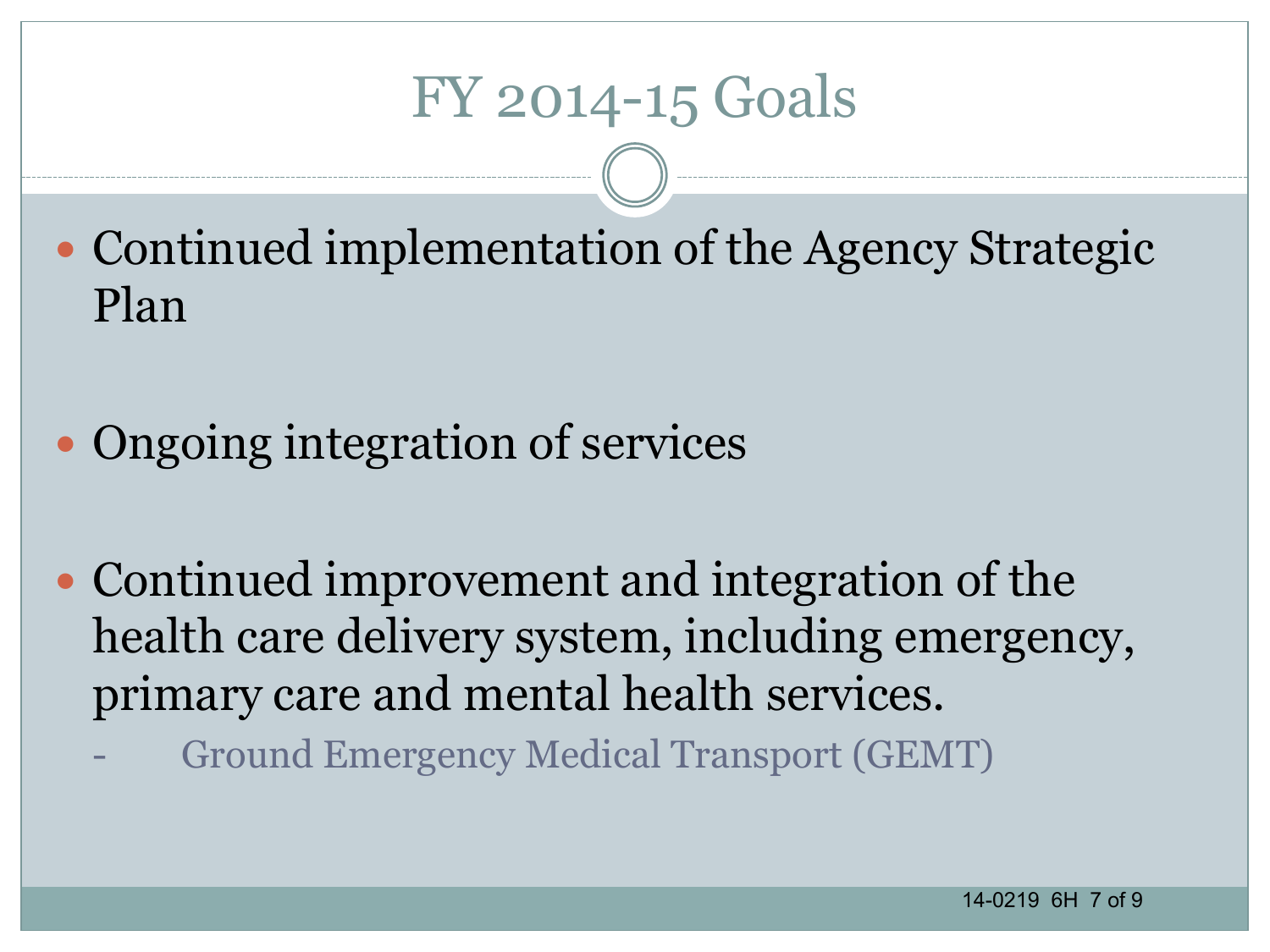### Challenges

- Mental Health Funding
- Social Services Funding
- PHF transition of services:

#### Lack of Resources

- **Transitional Housing**
- **Transportation**
- **Foster Care**
- **Specialized Service Providers**